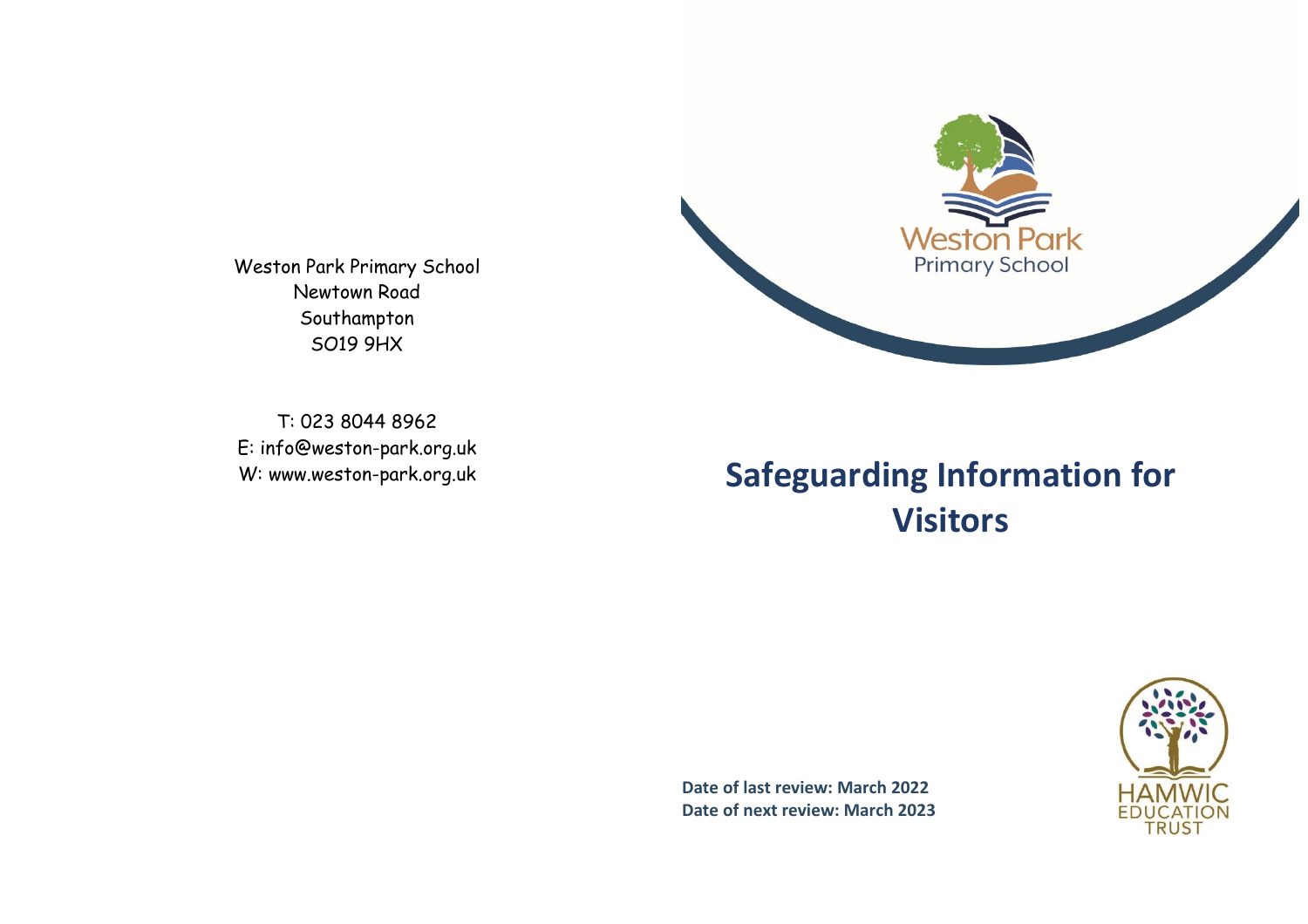### **Safeguarding**

If you have any safeguarding concerns please report them immediately to a Designated Safeguarding Lead. The Designated Safeguarding Leads at our school are:







Cara Newman Deputy Headteacher (Deputy DSL)

Nicki Windle Assistant Headteacher / **SFNCO** (Lead DSL)



Kathryn Morgan Assistant Headteacher (Deputy DSL)

 James Wiltshire Headteacher (Deputy DSL)



David Osbourne Assistant Headteacher (Deputy DSL)

We fully recognise our responsibilities for child protection. We have a Child Protection and Safeguarding Policy that applies to all staff, governors, volunteers and visitors to our school. There are 5 main elements to this policy:

# **Summary**

If you have a concern about a pupil during your visit, report this immediately to one of our Designated Safeguarding Leads. Please ensure that you leave your contact details, should we, or other professional agencies, need to speak with you further about the disclosure.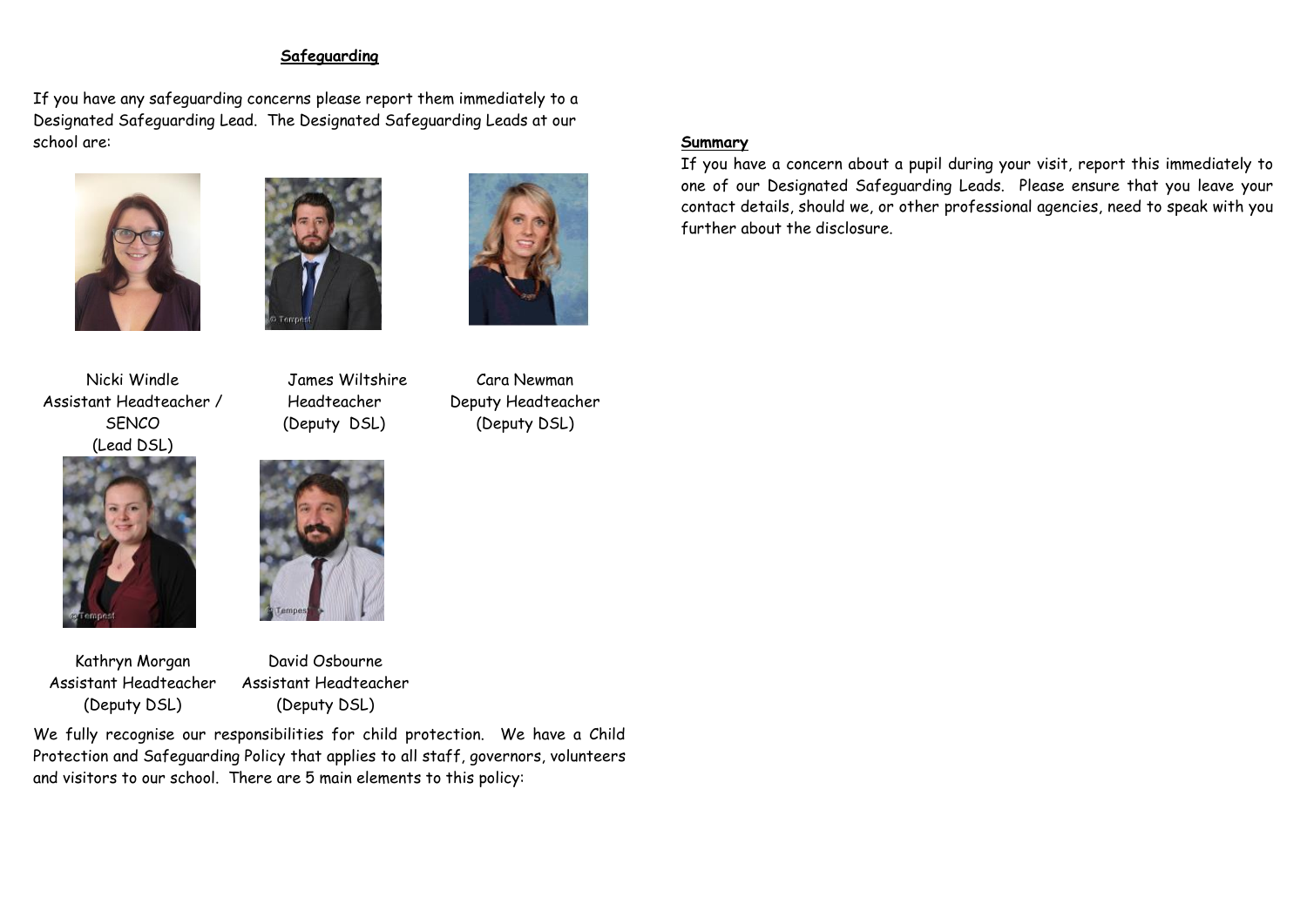### **Lead DSL**

Nicki Windle **[n.windle@weston-park.org.uk](mailto:n.windle@weston-park.org.uk)** 07760451702

### **MASH**

02380 832300 (professionals' line) 02380 233344 (out of hours)

## **Early Help**

#### 02380 833311 [EarlyHelpHub@southampton.gov.uk](mailto:EarlyHelpHub@southampton.gov.uk)

[https://www.southampton.gov.uk/health-social-care/children/child-social](https://www.southampton.gov.uk/health-social-care/children/child-social-care/early-help.aspx)[care/early-help.aspx](https://www.southampton.gov.uk/health-social-care/children/child-social-care/early-help.aspx)

If you need to contact Early Help for a referral you will need to give your details (name and school details).

## Early Help will require the referral form to be completed. **Any member of staff** can do this it does not have to go via DSL but we have a DSL on site at all times.

If you are calling to share a concern about a child (possibly out of hours) then please give as much information as you have that may identify the child / family.

**PLEASE ALWAYS FOLLOW Weston Park Primary School Child Protection and Safeguarding policy.**

- 1. Ensure we practice safe recruitment in checking the suitability of staff and volunteers to work with our pupils.
- 2. Raise awareness of child protection and safeguarding and equip our pupils with the skills needed to keep them safe.
- 3. Develop and implement procedures for identifying and reporting cases, or suspected cases, of abuse/neglect.
- 4. Support our pupils in accordance with the agreed child protection/safeguarding plan.
- 5. Establish a safe environment in which our pupils can learn and develop.

Weston Park Primary school recognises that because our staff are in regular frequent contact with children, they are particularly well placed to observe signs of abuse. However, visitors to the school may have a concern and it is important that they understand how this can be reported.

### **Reporting Concerns**

If you have a child protection concern during your visit to our school, please immediately report your concern to one of the Designated Safeguarding Leads. You will be asked to document briefly the events which have given rise to the concern.

Weston Park Primary follows the Local Children's Safeguarding Board guidelines for safeguarding children and may liaise with Children's Services and other agencies as appropriate. Any action taken by the school will, therefore, be in line with Local Authority Guidelines.

### **Listening to Pupils and Confidentiality**

Should a pupil make a disclosure to you it is important that you listen and do not dismiss the information. Pupils should be assured that their best interests will be maintained. Visitors are asked not to offer confidentiality or to "keep a secret". Instead please explain that you may need to pass on information to school staff in order to keep the pupil or other pupils safe. It is important that once a disclosure is made that any questioning of the pupils should be left to one of our trained staff